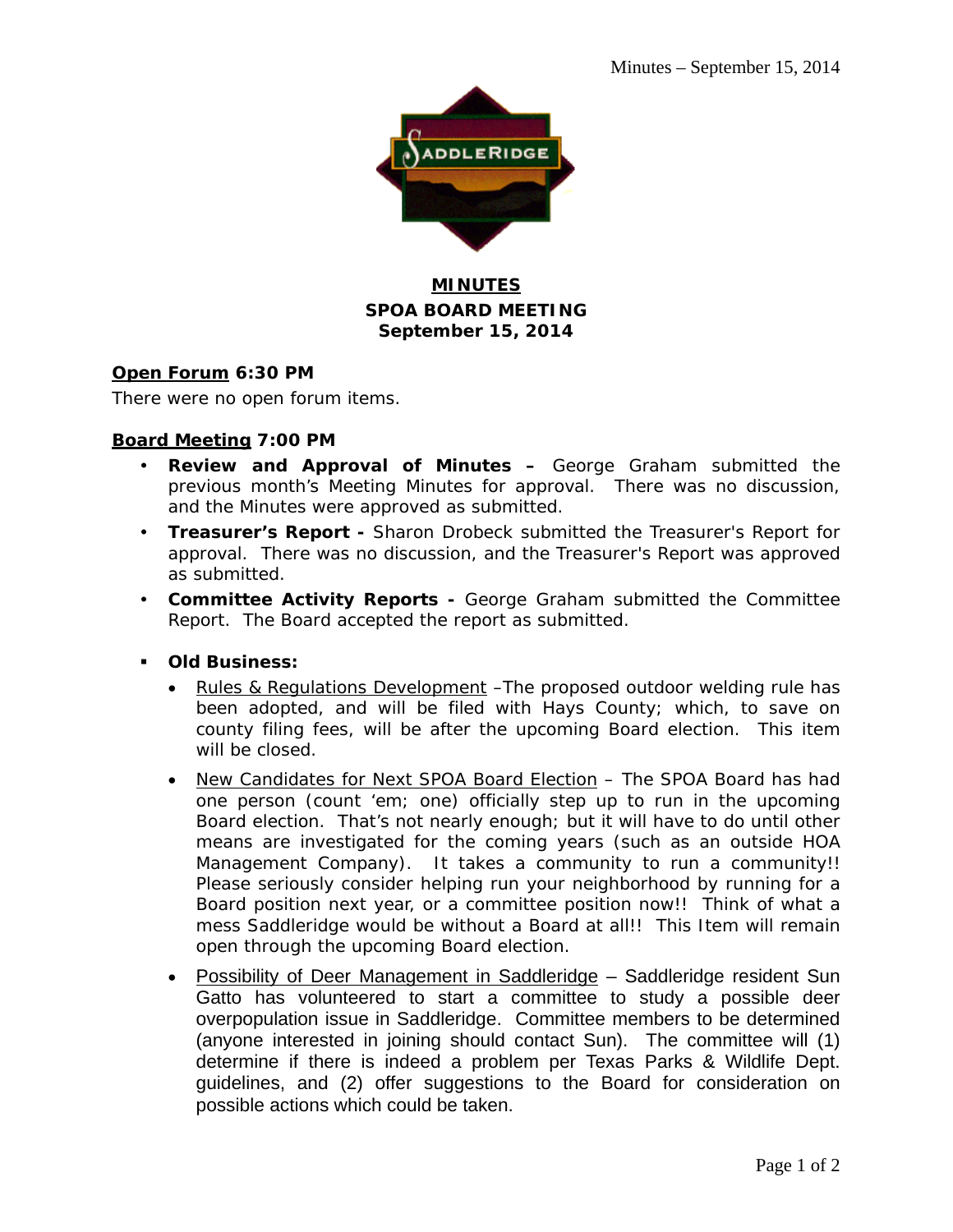Update 1: An informational email has been sent to residents which included a "Urban Deer Ecology Knowledge" survey from the Texas Department of Parks & Wildlife, and a web link to associated TxDP&W articles with survey answers and additional info. This item will remain open.

- National Night Out; Agenda & Food The annual National Night Out gathering will be at the Clubhouse on October 7 from 6 to 8 PM. As usual, the SPOA will be providing free food and refreshments for residents and their families (chopped brisket sandwiches, chips, drinks, desserts). This item will remain open.
- Fall Newsletter Planning Articles are needed for the next Saddlebags Newsletter. In consideration are (1) SPOA Board Election outcome, (2) Board and Committee Help Wanted article, (3) ATV Rules of the Road, safety concerns walking at night, ????????. Resident ideas and submissions for articles are always accepted and appreciated!! This item will remain open.
- **New Business:**
	- Possible Hiring of an Outside HOA Management Service (due to lack of volunteers for Board and Committee positions), and Dues Increase to Cover Costs Thereof – Due to monumental and seemingly insurmountable levels of apathy from residents regarding getting involved with the running of the SPOA (both for Board and Committee positions), the Board will be investigating other avenues regarding future SPOA management; specifically the hiring of an outside HOA management firm. This will most likely also mean a dues increase (note that dues in Saddleridge have not increased since the subdivision was formed). This item will remain open.

The meeting was adjourned at 7:20 PM.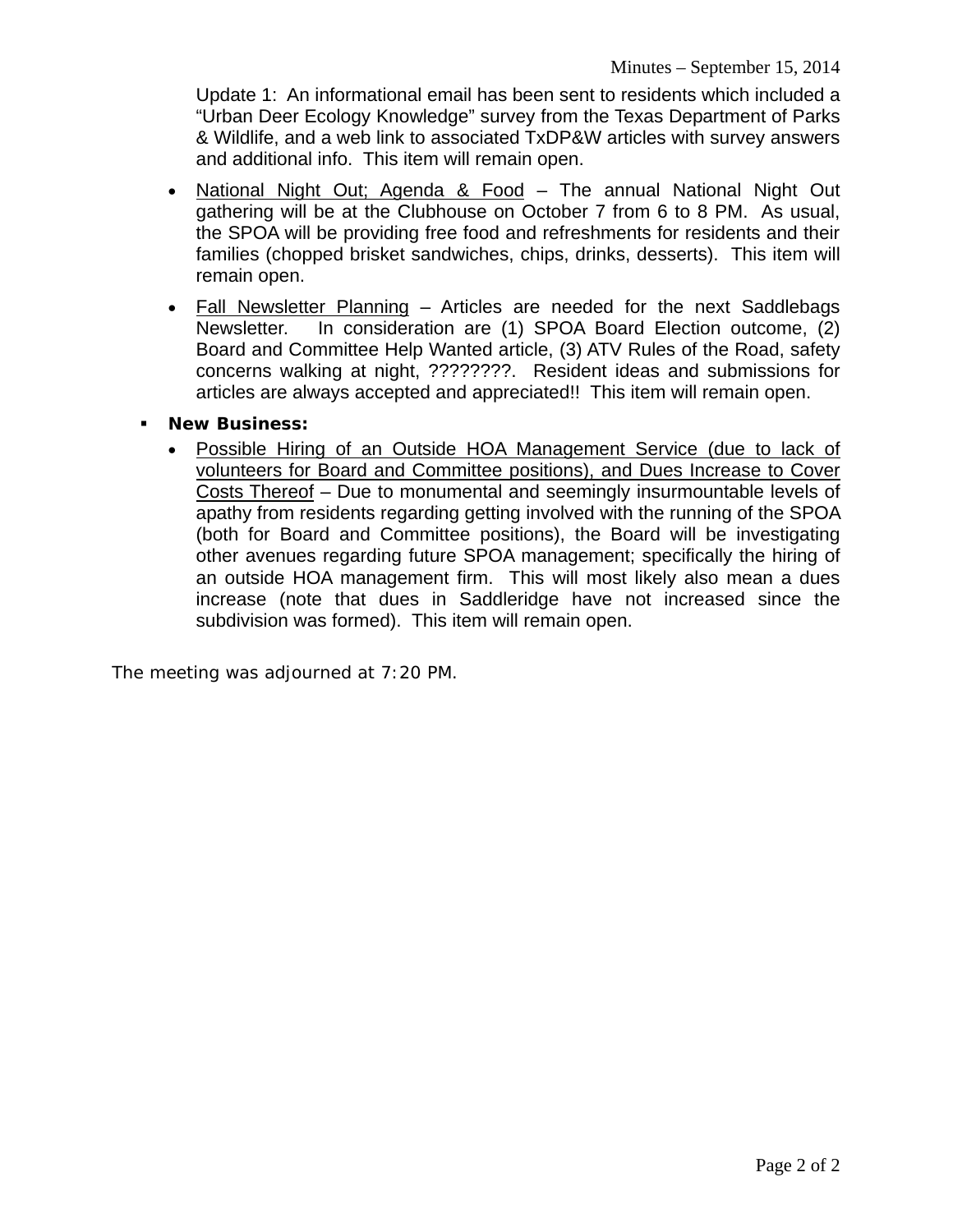# **Saddleridge Property Owners Association**

# **August Treasurer's Report September 15, 2014**

The August Treasurer's report includes a month-end and prior year-end Balance Sheet as well as detailed Profit and Loss Statements that compare actual experience to the budgeted income and expense projections for the month and year-to-date through August. This information is included in a format which includes the 2014 annual budget. This will help to keep the big picture in mind.

The Balance Sheet as of August 31 includes:

- Checking/Savings totaling \$96,562 and no outstanding liabilities.
- Accounts Receivable of  $$(8)$ , this negative balance represents dues paid in advance.
- Note that the December 31, 2013 statement is marked "Final". During review of accounts there was an interest income entry identified and properly recorded.

A review of the Profit and Loss report shows the monthly net loss to be \$(15) for August, this compares favorably to the budgeted net loss of \$(458). There are no unusual items to report; the difference is primarily a timing difference of the Insurance, D&O premium payment.

Year-to-date net income is \$4,163 and compares favorably to the budgeted net income of \$1,315.

As a reminder, monthly budgets can be arbitrary as foreseeing exactly when an expense will occur is difficult to predict. Therefore, our focus is primarily to manage the annual budget.

Respectfully submitted,

Sharon M. Drobeck Treasurer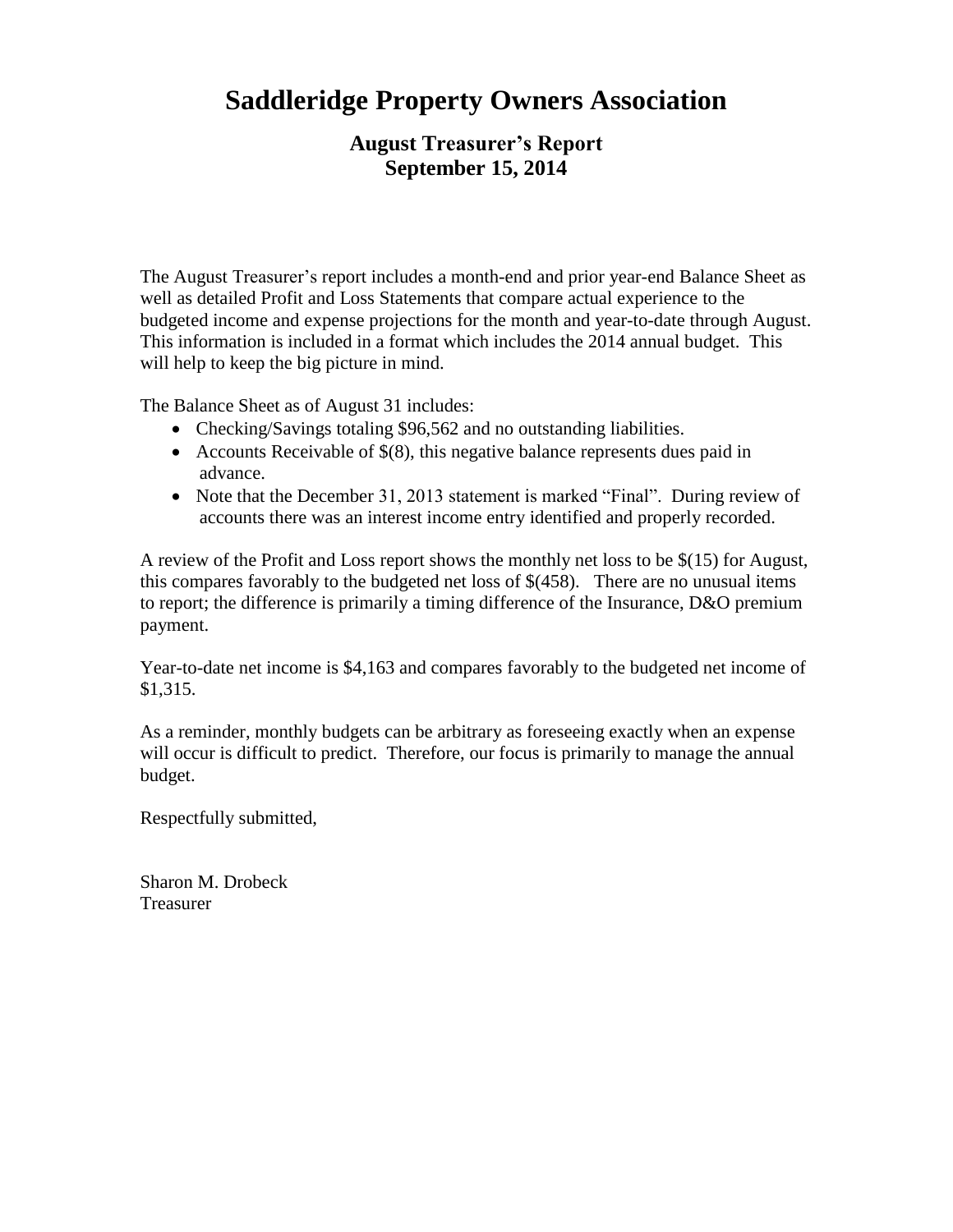# **Saddleridge Property Owners Association Balance Sheets As of**

|                                       | August 31, 2014 | December 31, 2013 |
|---------------------------------------|-----------------|-------------------|
| <b>ASSETS</b>                         |                 | <b>FINAL</b>      |
| <b>Current Assets</b>                 |                 |                   |
| <b>Checking/Savings</b>               |                 |                   |
| Ozona CD                              | 50,429.53       | 50,362.43         |
| <b>Ozona Checking</b>                 | 3,679.48        | 6,621.87          |
| <b>Ozona Money Market</b>             | 42,453.02       | 35,423.32         |
| <b>Total Checking/Savings</b>         | 96,562.03       | 92,407.62         |
| <b>Accounts Receivable</b>            |                 |                   |
| <b>Accounts Receivable</b>            | (8.00)          | (16.27)           |
| <b>Total Current Assets</b>           | 96,554.03       | 92,391.35         |
| <b>Other Assets</b>                   |                 |                   |
| <b>Saddleridge Property</b>           | 80,500.00       | 80,500.00         |
| <b>Total Other Assets</b>             | 80,500.00       | 80,500.00         |
| <b>TOTAL ASSETS</b>                   | 177,054.03      | 172,891.35        |
| <b>LIABILITIES &amp; EQUITY</b>       |                 |                   |
| <b>Equity</b>                         |                 |                   |
| <b>Opening Balance Equity</b>         | 110,823.40      | 110,823.40        |
| <b>Retained Earnings</b>              | 62,067.95       | 57,952.05         |
| <b>Net Income</b>                     | 4,162.68        | 4,115.90          |
| <b>Total Equity</b>                   | 177,054.03      | 172,891.35        |
| <b>TOTAL LIABILITIES &amp; EQUITY</b> | 177,054.03      | 172,891.35        |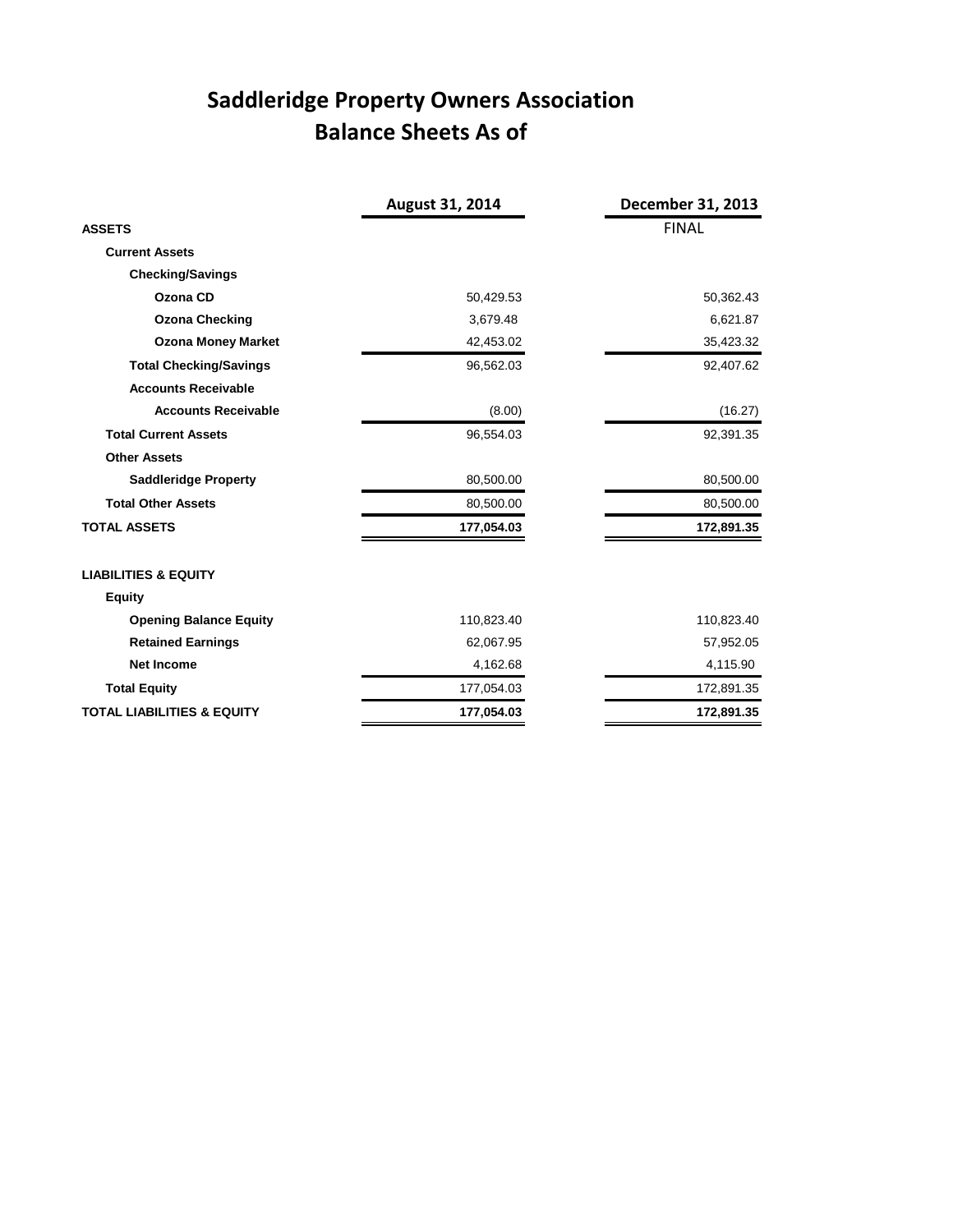#### **3:22 PM 09/12/14 Cash Basis**

# **Saddleridge Property Owners Association Profit & Loss Budget Performance**

| August 2014 |  |
|-------------|--|
|-------------|--|

|                               | Aug 14 | <b>Budget</b> | Jan - Aug 14 | <b>YTD Budget</b> | <b>Annual Budget</b> |
|-------------------------------|--------|---------------|--------------|-------------------|----------------------|
| Income                        |        |               |              |                   |                      |
| <b>Clubhouse Usage Fee</b>    | 0.00   | 25.00         | 275.00       | 300.00            | 500.00               |
| <b>HOA Dues Collected</b>     | 0.00   |               | 15,051.00    | 14,375.00         | 19,580.00            |
| <b>Interest Assessed Fees</b> | 0.00   | 50.00         | 163.33       | 200.00            | 250.00               |
| Interest Inc                  | 10.26  | 8.00          | 98.50        | 64.00             | 100.00               |
| <b>Resale Cert. Fee</b>       | 150.00 | 50.00         | 300.00       | 400.00            | 500.00               |
| <b>Transfer Fees</b>          | 50.00  | 50.00         | 250.00       | 300.00            | 500.00               |
| <b>Uncategorized Income</b>   | 0.00   |               | 0.00         | 0.00              | 0.00                 |
| <b>Total Income</b>           | 210.26 | 183.00        | 16,137.83    | 15,639.00         | 21,430.00            |
| <b>Expense</b>                |        |               |              |                   |                      |
| <b>Accounting</b>             |        |               |              |                   |                      |
| <b>Accounting-Bookkeeper</b>  | 175.00 | 175.00        | 1,400.00     | 1,400.00          | 2,100.00             |
| <b>Total Accounting</b>       | 175.00 | 175.00        | 1,400.00     | 1,400.00          | 2,100.00             |
| <b>Annual Septic Contract</b> | 0.00   |               | 225.00       | 250.00            | 250.00               |
| <b>Bank Charges</b>           |        |               |              |                   |                      |
| <b>Check Printing</b>         | 0.00   |               | 0.00         | 75.00             | 75.00                |
| <b>Safe Deposit Box</b>       | 0.00   |               | 40.00        | 40.00             | 40.00                |
| <b>Total Bank Charges</b>     | 0.00   |               | 40.00        | 115.00            | 115.00               |
| <b>Clubhouse Expenses</b>     |        |               |              |                   |                      |
| Cleaning                      | 50.00  | 50.00         | 400.00       | 400.00            | 595.00               |
| <b>Cleaning Supplies</b>      | 0.00   | 0.00          | 0.00         | 50.00             | 100.00               |
| <b>Furnishings</b>            | 0.00   | 0.00          | 0.00         | 100.00            | 200.00               |
| <b>Heating and AC</b>         | 0.00   |               | 453.70       | 75.00             | 150.00               |
| Insurance                     | 0.00   |               | 0.00         |                   | 375.00               |
| Lighting                      | 0.00   |               | 0.00         | 50.00             | 50.00                |
| <b>Maintenance Labor</b>      | 0.00   |               | 0.00         | 400.00            | 400.00               |
| Misc                          | 0.00   |               | 0.00         | 0.00              | 0.00                 |
| <b>Outside Lighting</b>       | 0.00   |               | 0.00         | 50.00             | 50.00                |
| <b>Pest Control</b>           | 0.00   |               | 308.52       | 313.00            | 420.00               |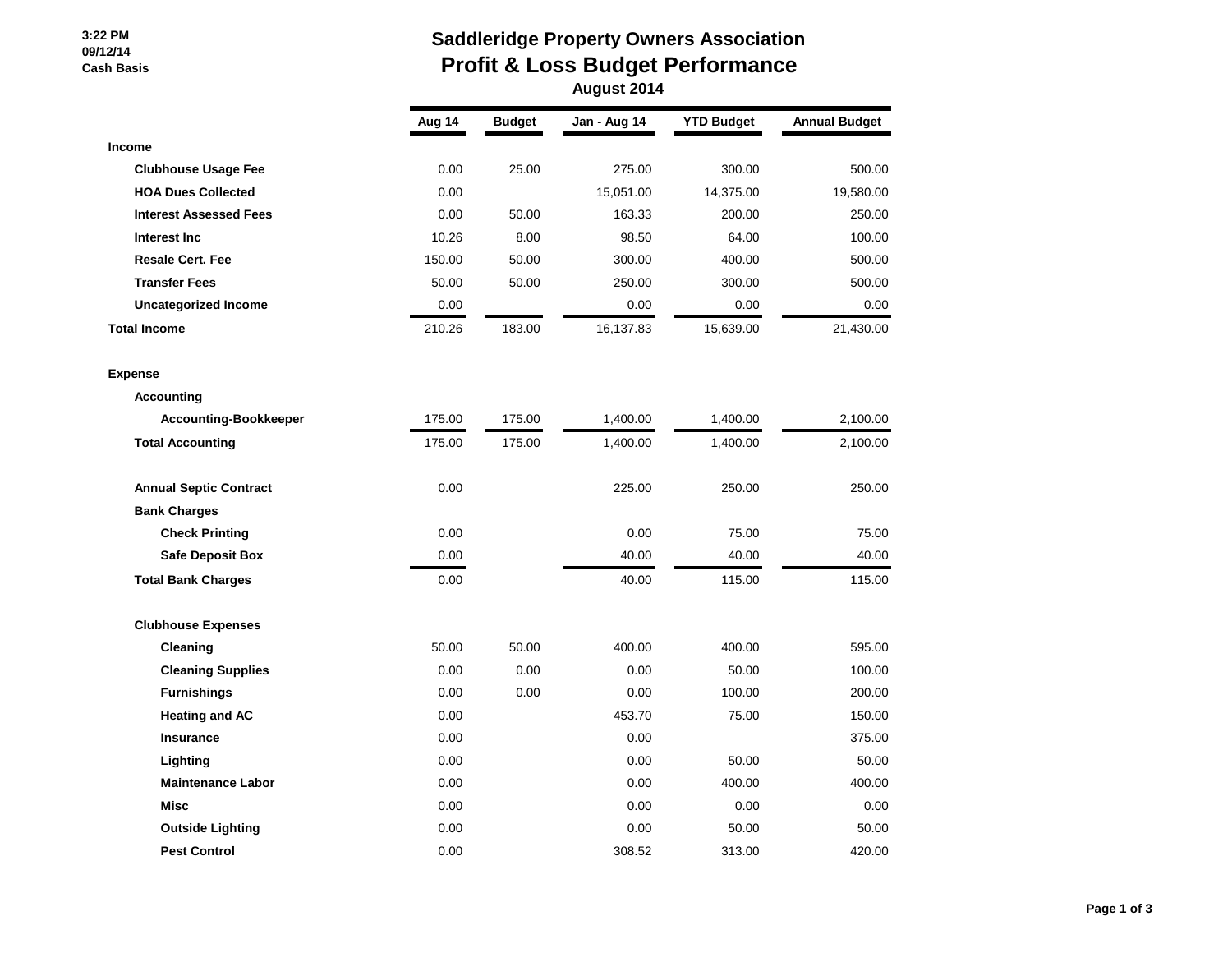#### **3:22 PM 09/12/14 Cash Basis**

## **Saddleridge Property Owners Association Profit & Loss Budget Performance August 2014**

|                                            | Aug 14 | <b>Budget</b> | Jan - Aug 14 | <b>YTD Budget</b> | <b>Annual Budget</b> |
|--------------------------------------------|--------|---------------|--------------|-------------------|----------------------|
| <b>Plumbing Repairs</b>                    | 0.00   | 75.00         | 0.00         | 150.00            | 250.00               |
| <b>Repairs</b>                             | 0.00   | 0.00          | 0.00         | 250.00            | 500.00               |
| <b>Septic Cleaning and Service</b>         | 0.00   |               | 485.00       |                   |                      |
| <b>Trash</b>                               | 0.00   |               | 258.72       | 260.00            | 350.00               |
| Water softener monthly maintain            | 0.00   | 25.00         | 85.42        | 200.00            | 300.00               |
| <b>Wellhouse Expenses</b>                  | 0.00   |               | 0.00         | 50.00             | 100.00               |
| <b>Total Clubhouse Expenses</b>            | 50.00  | 150.00        | 1,991.36     | 2,348.00          | 3,840.00             |
| <b>Dues and Subscriptions</b>              | 0.00   |               | 0.00         | 25.00             | 25.00                |
| <b>Food for Saddleridge Meetings</b>       |        |               |              |                   |                      |
| <b>Food for Annual BBQ</b>                 | 0.00   |               | 311.62       | 550.00            | 550.00               |
| <b>Neighborhood Watch</b>                  | 0.00   |               | 0.00         |                   | 400.00               |
| <b>Total Food for Saddleridge Meetings</b> | 0.00   |               | 311.62       | 550.00            | 950.00               |
| <b>Improvements</b>                        |        |               |              |                   |                      |
| Landscaping                                |        |               |              |                   |                      |
| <b>Entrance</b>                            | 0.00   |               | 0.00         | 200.00            | 400.00               |
| Lighting                                   | 0.00   |               | 0.00         | 100.00            | 200.00               |
| <b>Plants</b>                              | 0.00   |               | 0.00         | 180.00            | 360.00               |
| <b>Total Landscaping</b>                   | 0.00   |               | 0.00         | 480.00            | 960.00               |
| <b>Wellhouse Improvements</b>              | 0.00   |               | 0.00         | 100.00            | 100.00               |
| <b>Total Improvements</b>                  | 0.00   |               | 0.00         | 580.00            | 1,060.00             |
| <b>Insurance-HOA Liability</b>             | 0.00   |               | 615.00       | 600.00            | 600.00               |
| Insurance, D&O                             | 0.00   |               | 2,445.00     | 2,500.00          | 2,500.00             |
| <b>Lawn Maintenance</b>                    | 0.00   | 162.00        | 1,623.78     | 1,652.00          | 2,300.00             |
| <b>Legal-Attorney Fees</b>                 | 0.00   |               | 0.00         | 500.00            | 1,000.00             |
| <b>Mailings</b>                            | 0.00   |               | 0.00         | 150.00            | 250.00               |
| <b>Miscellaneous</b>                       |        |               |              |                   |                      |
| <b>ACC Office Supplies</b>                 | 0.00   |               | 0.00         | 50.00             | 100.00               |
| Copying                                    | 0.00   |               | 0.00         | 50.00             | 50.00                |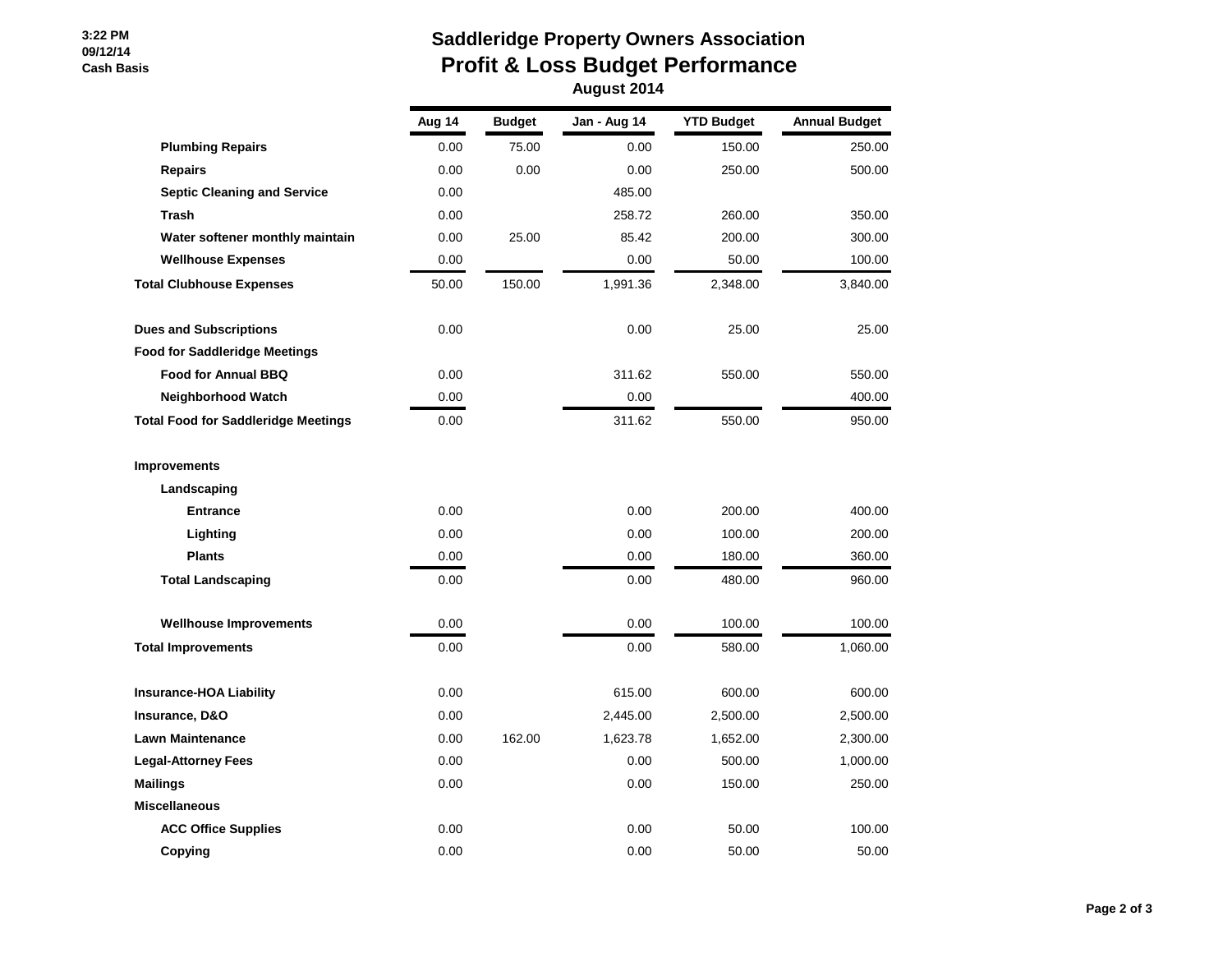#### **3:22 PM 09/12/14 Cash Basis**

## **Saddleridge Property Owners Association Profit & Loss Budget Performance August 2014**

|                                     | Aug 14   | <b>Budget</b> | Jan - Aug 14 | <b>YTD Budget</b> | <b>Annual Budget</b> |
|-------------------------------------|----------|---------------|--------------|-------------------|----------------------|
| <b>Legal Records</b>                | 0.00     |               | 20.00        | 40.00             | 50.00                |
| <b>Office Supplies</b>              | 0.00     |               | 201.13       | 50.00             | 50.00                |
| <b>Printer Cart.</b>                | 0.00     |               | 0.00         |                   | 100.00               |
| <b>Software</b>                     | 0.00     |               | 0.00         | 280.00            | 280.00               |
| <b>Website Hosting Fee</b>          | 0.00     |               | 0.00         |                   | 120.00               |
| <b>Total Miscellaneous</b>          | 0.00     |               | 221.13       | 470.00            | 750.00               |
| <b>PEC Electricity</b>              | 0.00     | 154.00        | 1,304.49     | 1,384.00          | 2,000.00             |
| <b>Reconciliation Discrepancies</b> | 0.00     |               | 0.00         |                   |                      |
| <b>Taxes</b>                        | 0.00     |               | 1,797.77     | 1,800.00          | 1,800.00             |
| <b>Total Expense</b>                | 225.00   | 641.00        | 11,975.15    | 14,324.00         | 19,540.00            |
| Net Income                          | $-14.74$ | $-458.00$     | 4,162.68     | 1,315.00          | 1,890.00             |